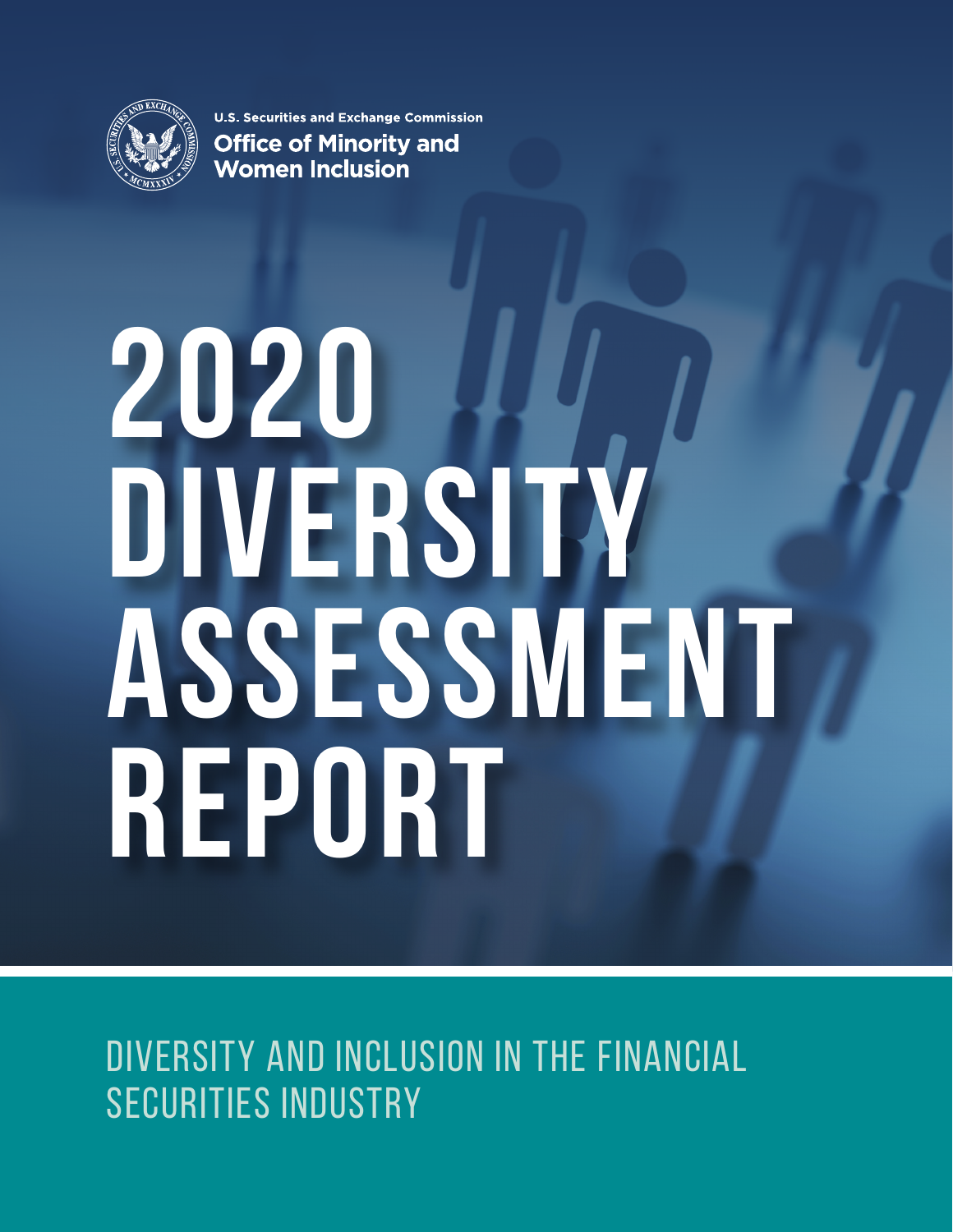### Disclaimer

This is a report of the staff of the Office of Minority and Women Inclusion of the U.S. Securities and Exchange Commission. This report is not a rule, regulation, or statement of the Commission. The report expresses solely the views of the staff of the Office of Minority and Women Inclusion. Neither the Commission nor any other regulatory agency referenced in this report has approved or disapproved its contents. Like all staff statements, the contents of this report have no legal force or effect, do not alter or amend applicable law, and create no new or additional obligations for any person. The Commission has expressed no view regarding the analysis, findings, or conclusions contained herein.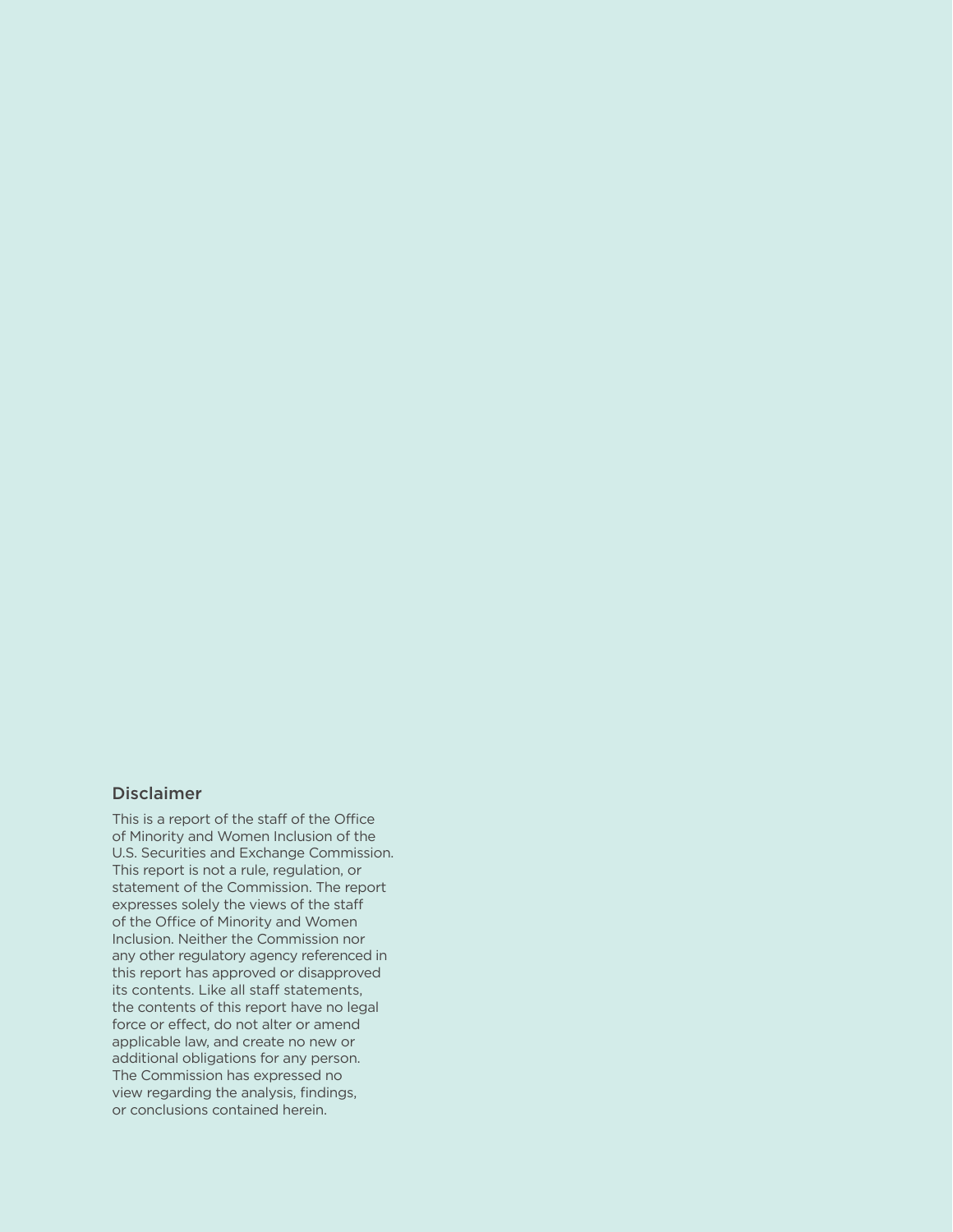# **Contents**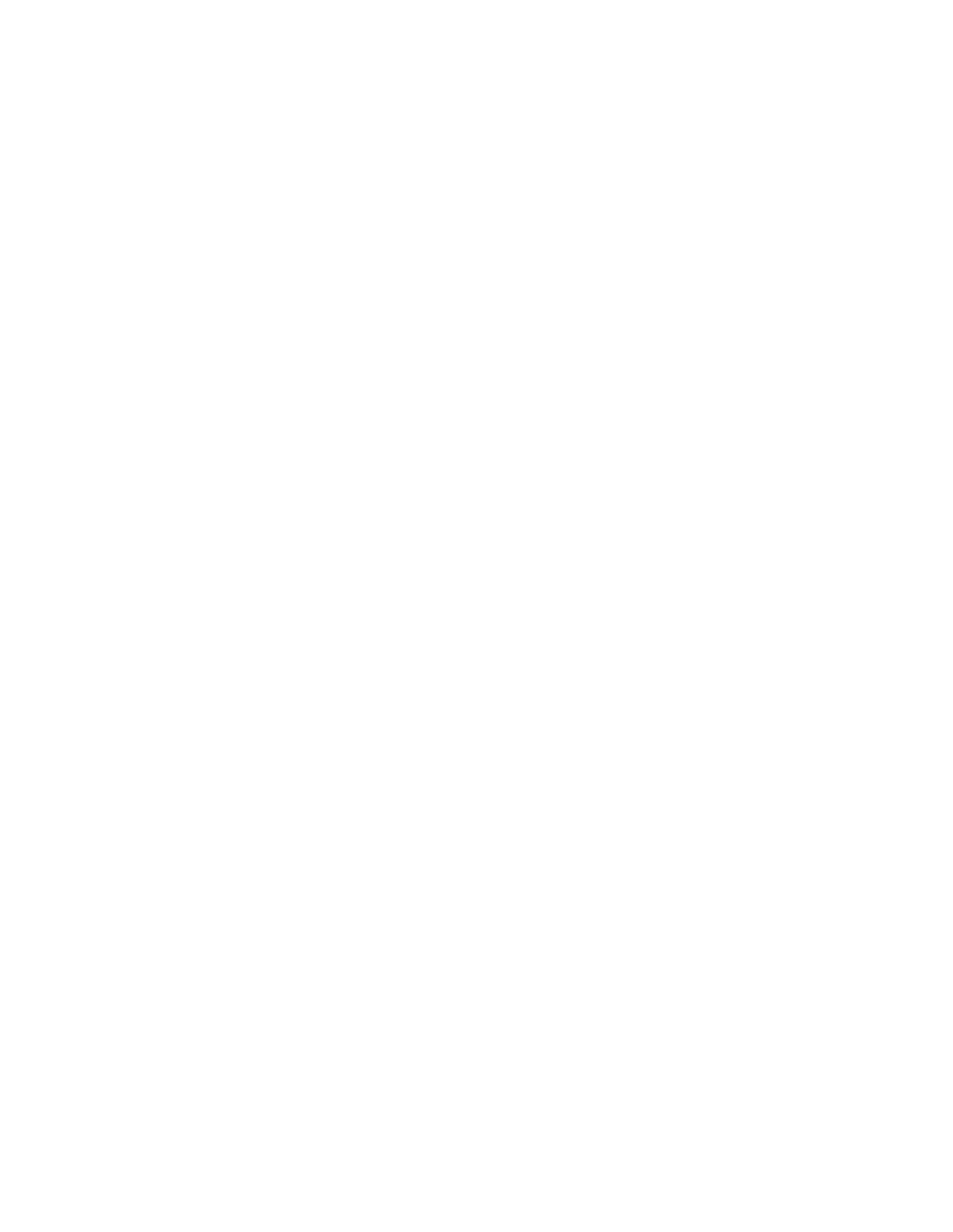## <span id="page-4-0"></span>**Executive Summary**

**I** n January 2020, the Office of Minority and Women Inclusion (OMWI), U.S. Securities and Exchange Commission (SEC), identified 1,263 regulated entities to participate in the SEC's 2020 Diversity Assessment Report process (2020 DAR), which consists of entities<sup>1</sup> conducting and submitting a voluntary self-assessment of their diversity policies and practices existing at the time of their submission to the SEC. The identified regulated entities consist of registered investment advisers, broker-dealers, municipal advisors, and self-regulatory organizations.<sup>2</sup> To allay any reporting burdens, the entities were permitted to respond by submitting a fillable diversity policies and practices self-assessment form available on the SEC's website (SEC DAR Form)<sup>3</sup> or a comparable self-assessment. For this 2020 Diversity Assessment Report, the SEC reports results of an analysis of 59 response forms that cover 118 regulated entities.<sup>4</sup> Fifty-four (54) responses covering 99 entities were received as SEC DAR Forms and the remaining five responses (covering 19 entities) were submitted as narrative self-assessments. In total, the responses OMWI analyzed cover approximately nine percent of the 1,263 entities identified to participate.

The voluntary nature of the data collection means that identified entities choose whether to participate and the results therefore may not be representative of the overall population of regulated entities.5 While no inferences can be made as to the *nonresponding* regulated entities, OMWI believes that the identification of practices among *responding* firms is nevertheless valuable in highlighting diversity policies and practices strengths and opportunities for improvement. Increasing the self-assessment response rate remains a priority. OMWI will continue to prioritize increasing the response rate through outreach and awareness campaigns. OMWI plans to host outreach events focused on setting forth the business case for submitting a self-assessment from both the SEC's perspective, as well as the perspectives of entities that have previously submitted self-assessments. OMWI will also engage in listen-and-learn sessions to provide entities an opportunity to identify and discuss concerns surrounding the self-assessment process and ways to increase self-assessment response rates.

<sup>1</sup> For purposes of this report, the word "entities" is used to refer to "firms" as referred to in the SEC DAR Form. Where statistics are discussed, aggregates apply *only* to the regulated entities covered by the 2020 DAR responses received. No inference or generalization to the regulated entities that did not participate in the 2020 DAR is implied.

<sup>2</sup> Only regulated entities with over 100 employees were identified for participation.

<sup>3</sup> *See* [https://www.sec.gov/files/OMWI-DAR-23.pdf\\_0.pdf](https://www.sec.gov/files/OMWI-DAR-23.pdf_0.pdf)

<sup>4</sup> In some instances, "parent" firms submit a single self-assessment covering multiple regulated entities.

<sup>5</sup> In a voluntary data collection, *self-selection bias* occurs when a group of respondents with similar characteristics responds proportionally higher in a survey than its proportion in the sample population, skewing the collected responses toward the responding group, which may differ from nonrespondents. Given the low response rate and the high rate of positive responses to the majority of questions in the SEC DAR Form, it is possible that respondents might be more likely than nonrespondents to have diversity and inclusion policies and practices in place.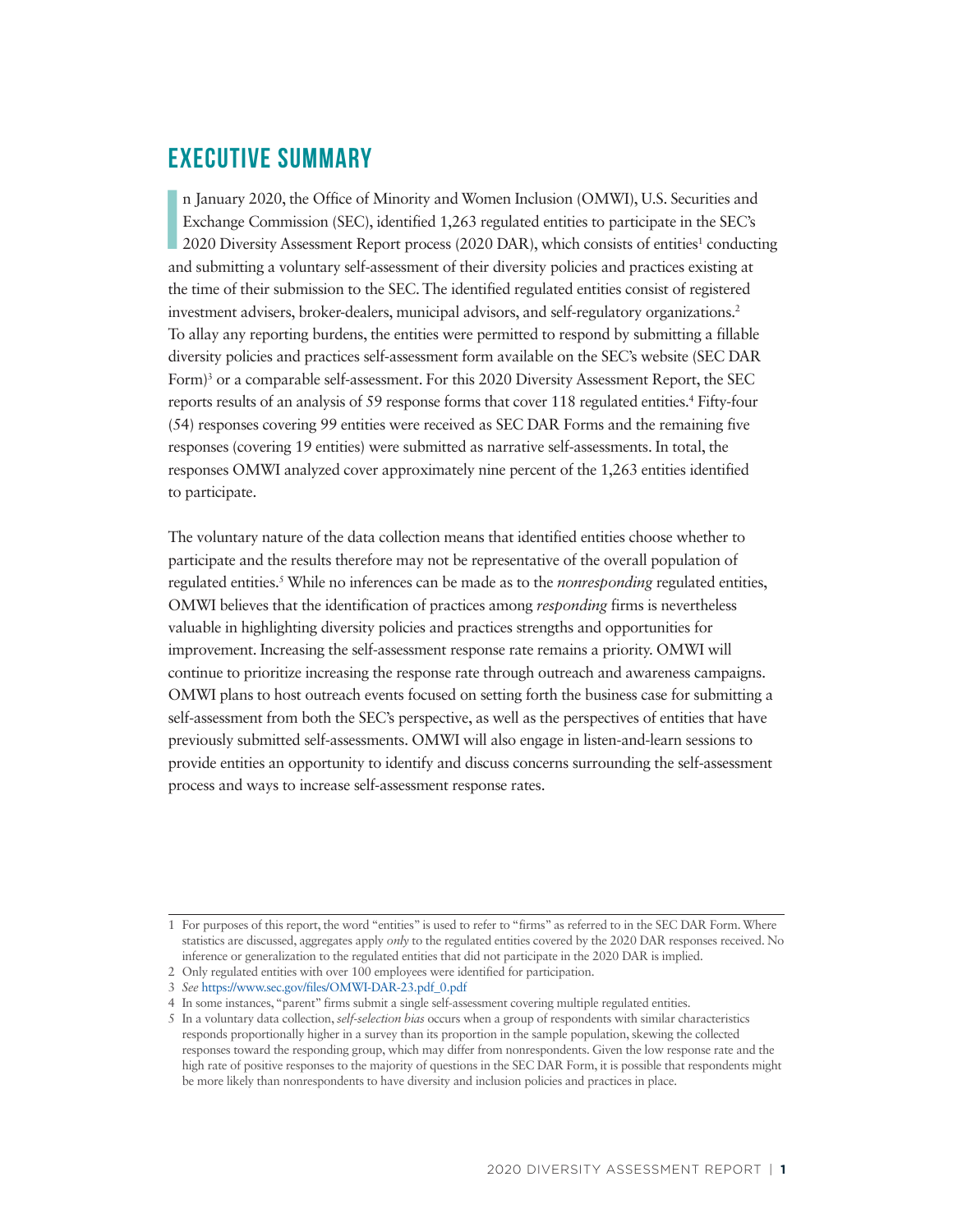Notable highlights from the 2020 **SEC DAR Form responses:6**

- » **98 percent of the entities** include diversity and inclusion considerations as part of strategic plans for recruiting, hiring, retaining, and promoting employees; **70 percent** of the entities take proactive steps to promote a diverse pool of candidates when selecting members of their board of directors or other governing body
- » **88 percent of the entities** publish information about their diversity and inclusion efforts on their website; **62 percent** of the entities include the progress they have made toward achieving diversity and inclusion in their workforce
- » **55 percent** of the entities maintain a list of qualified minority-owned and women-owned businesses that may compete for upcoming contracting opportunities

This report quantifies results for each indicator of the diversity self-assessment and shares diversity practices highlighted by entities. While there is no "one-size-fits-all diversity and inclusion playbook" due to variances in workforce size, total assets, geographic location, and governance structures, learning from success factors and practices of other entities provides an opportunity for continued improvement in the industry.

Entities are encouraged to disclose their diversity policies and practices, as well as information related to their self-assessment, to the SEC and the public. The benefits of diversity and inclusion are well-established. Often the difficulty that entities face is not the "why" of reaching diversity and inclusion goals, but the "how" of setting and reaching those goals. Self-assessments provide a starting point for the "how" of setting and tracking diversity and inclusion goals. Additionally, by providing a framework for self-reflection, self-assessments can provide a deeper analysis and understanding of leading practices and policies for advancing workforce and supplier diversity, thereby helping entities achieve their diversity and inclusion goals.

<sup>6</sup> Throughout this report, where percentages are discussed, they are limited to the 54 SEC DAR Form responses covering 99 entities, and do not include the five narrative self-assessments covering 19 entities.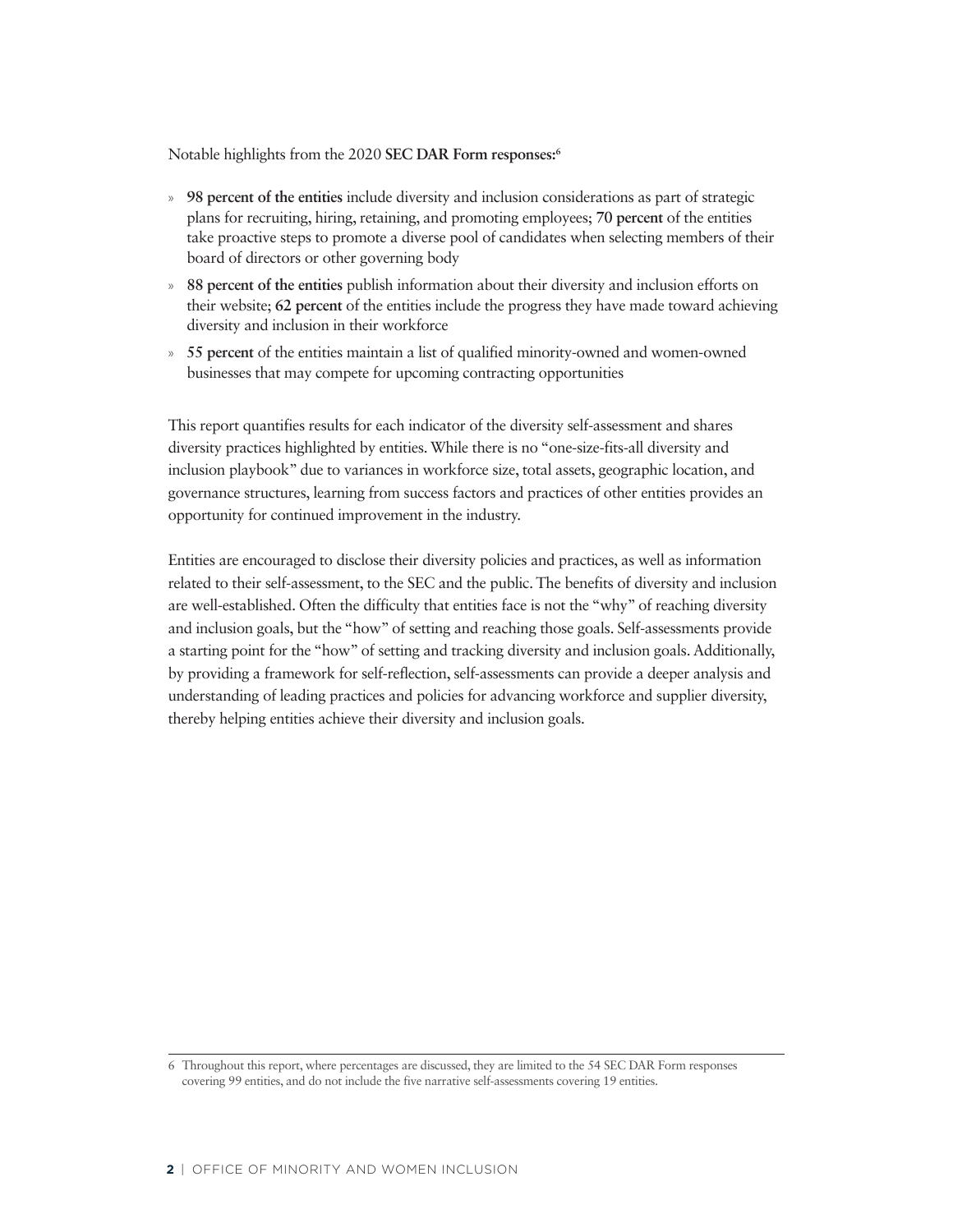# <span id="page-6-0"></span>**History of the Diversity Assessment Report**

**O** MWI was established in July 2011, pursuant to Section 342 of the Dodd-Frank Wall Street Reform and Consumer Protection Act of 2010. OMWI provides leadership and guidance for the SEC's efforts related to diversity in the SEC's management, employment, and business activities. In June 2015, the SEC, the Office of the Comptroller of the Currency (OCC), Board of Governors of the Federal Reserve System (FRB), Federal Deposit Insurance Corporation (FDIC), National Credit Union Administration (NCUA), and the Bureau of Consumer Financial Protection (CFPB) (collectively Agencies) issued a Final Interagency Policy Statement Establishing Joint Standards for Assessing the Diversity Policies and Practices of Entities Regulated by the Agencies.7

The SEC has developed a form called the "Diversity Assessment Report for Entities Regulated by the SEC" to: (1) guide a regulated entity's self-assessment of its diversity policies and practices as framed by the Joint Standards; and (2) provide a regulated entity with a template for presenting diversity assessment information to the OMWI Director at the SEC.

The SEC DAR Form identifies standards in five key areas based on the Joint Standards:

| <b>STANDARD 1</b> Organizational Commitment to Diversity and Inclusion                        |
|-----------------------------------------------------------------------------------------------|
| <b>STANDARD 2</b> Implementation of Employment Practices to Promote Workforce                 |
| Diversity and Inclusion                                                                       |
| <b>STANDARD 3</b> Consideration of Supplier Diversity in Procurement and Business Practices   |
| <b>STANDARD 4</b> Practices to Promote Transparency of Organizational Diversity and Inclusion |
| <b>STANDARD 5</b> Evaluation of Diversity Policies and Practices                              |

Entities may submit a self-assessment of their diversity and inclusion practices and policies through the SEC DAR Form or comparable instrument (e.g., a narrative report, a firm-prepared diversity self-assessment template, or a diversity self-assessment form submitted to OCC, FRB, and/or FDIC). In this report, we present aggregated data from SEC DAR Form submissions.

Information voluntarily submitted to the SEC is used to monitor progress and trends among regulated entities with regard to diversity and inclusion in employment and contracting activities, and to publicize promising diversity policies and practices. Where the SEC is the primary financial regulator, it may share information with other Agencies when appropriate to support coordination of efforts and the avoid duplication. The SEC may publish information disclosed to it, such as diversity practices, in any form that does not identify a particular entity or individual or disclose confidential business information.

<sup>7</sup> 80 FR 33016[, Release No. 34-75050; File No. S7-10-15.](https://www.sec.gov/rules/policy/2015/34-75050.pdf)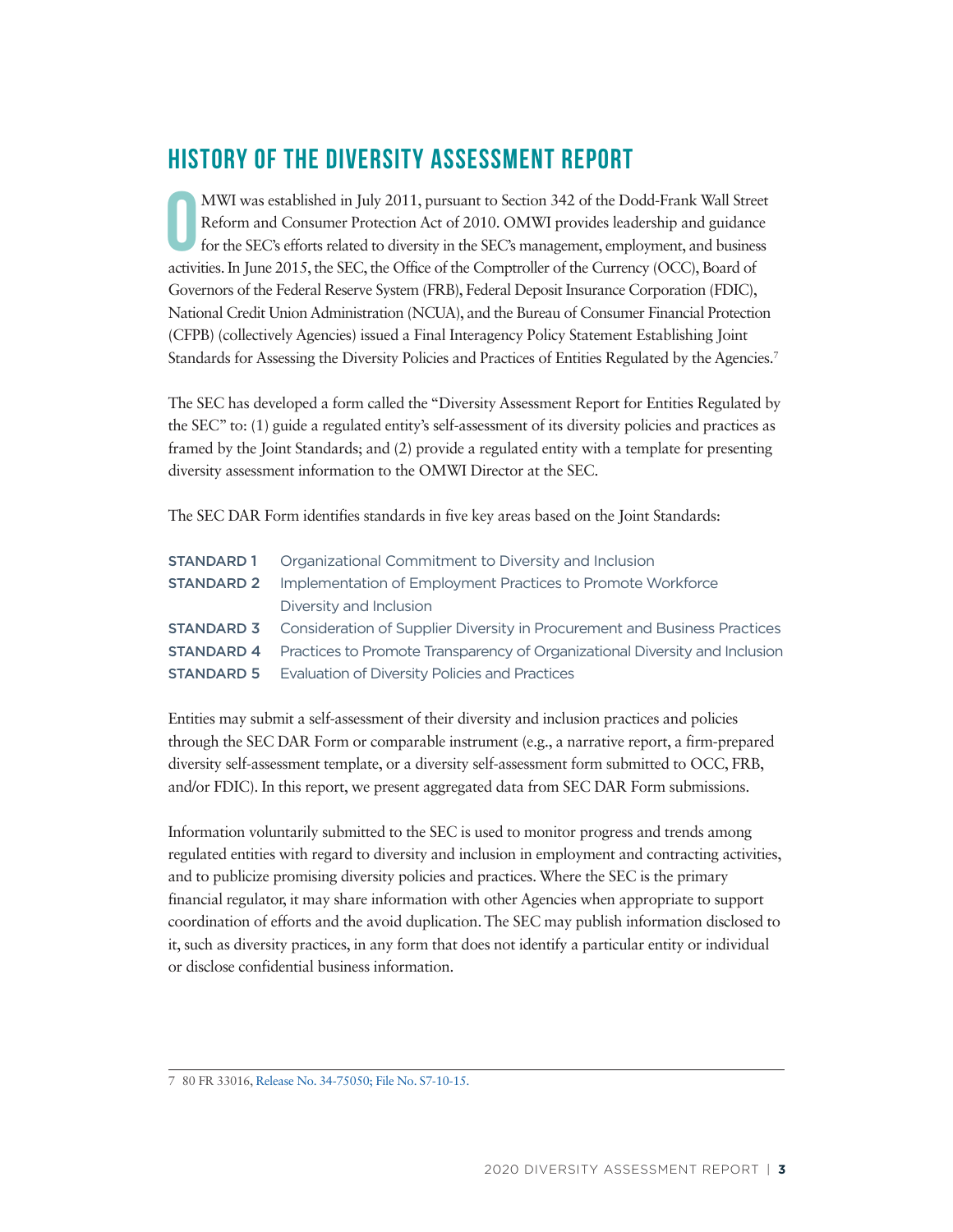# <span id="page-7-0"></span>**Results of the 2020 SEC Diversity Self-Assessment Form Collection**

**T** his section presents aggregate results for each indicator measured by the SEC's 2020 DAR Form. Results reported in this section represent only those entities that voluntarily submitted SEC DAR Forms. These tabulations represent an analysis of 54 SEC DAR Forms covering 99 regulated entities.<sup>8</sup> For each standard, a simple unweighted average was tabulated.

### ▶ STANDARD 1 Organizational Commitment to Diversity and Inclusion.

*The leadership of a firm with successful diversity policies and practices demonstrates its commitment to diversity and inclusion. Leadership comes from the governing body, such as a board of directors, as well as senior officials and those managing the regulated entity on a day-to-day basis.*

Almost all (98 percent) entities include diversity and inclusion considerations as part of strategic plans for recruiting, hiring, retaining, and promoting employees. In contrast, 70 percent take proactive steps to promote a diverse pool of candidates when selecting members of the board of directors or other governing body, suggesting opportunity to close a strategy-action gap at some entities.

| 1 | The firm demonstrates its organizational commitment to diversity and<br>inclusion in the following ways:                                                          | Percentage |
|---|-------------------------------------------------------------------------------------------------------------------------------------------------------------------|------------|
|   | 1.1 The firm has a written diversity and inclusion policy.                                                                                                        | 87%        |
|   | 1.2 The firm's written diversity and inclusion policy is approved and supported by<br>the chief executive officer or other senior level official.                 | 86%        |
|   | 1.3 A senior level official with experience in diversity and inclusion policies and<br>practices oversees and directs the firm's diversity and inclusion efforts. | 89%        |
|   | 1.4 The firm includes diversity and inclusion considerations as part of its strategic<br>plan for recruiting, hiring, retaining, and promoting employees.         | 98%        |
|   | 1.5 The firm includes diversity and inclusion considerations as part of its strategic<br>plan for contracting with vendors and suppliers.                         | 66%        |
|   | 1.6 The firm takes proactive steps to promote a diverse pool of candidates when<br>selecting executive and senior level officials.                                | 87%        |
|   | 1.7 The firm takes proactive steps to promote a diverse pool of candidates when<br>selecting members of the board of directors or other governing body.           | 70%        |
|   | 1.8 The firm regularly offers training and educational opportunities on equal<br>employment opportunity and diversity and inclusion.                              | 87%        |
|   | 1.9 The firm provides regular progress reports on diversity and inclusion efforts to<br>the board of directors or other governing body.                           | 88%        |
|   | <b>Section Average</b>                                                                                                                                            | 84%        |

<sup>8</sup> The remaining five responses received in narrative form (covering 19 entities) are described in the Summary of Narrative Responses.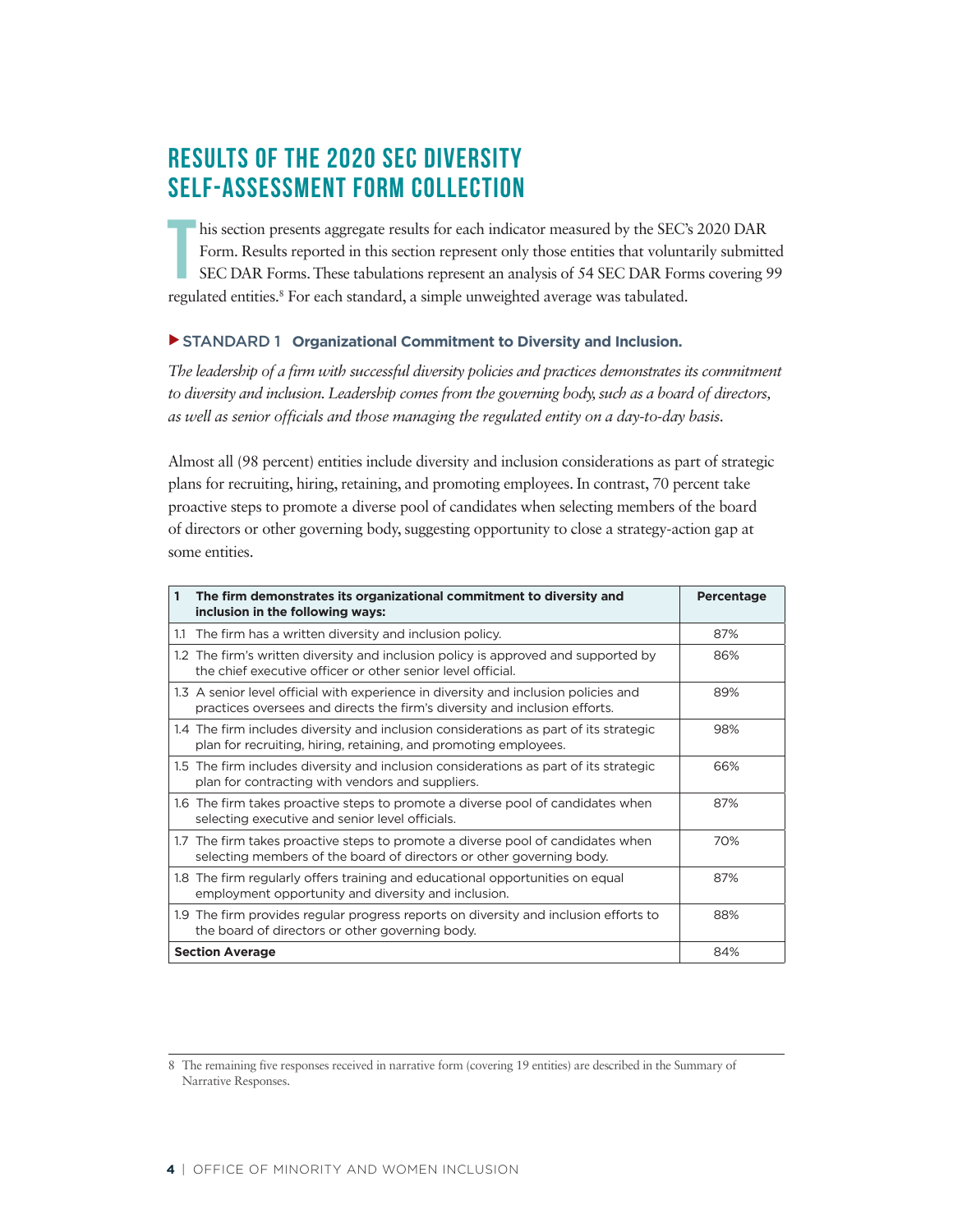### <span id="page-8-0"></span>▲STANDARD 2 **Implementation of Employment Practices to Promote Workforce Diversity and Inclusion.**

*Many firms proactively promote diversity and the fair inclusion of minorities and women in their workforces. What distinguishes firms with successful diversity and inclusion programs is the recognition that gathering and using the data for regularly evaluating programs provides valuable insight for driving the firm's business goals.* 

Most entities (94 percent) engage in outreach to minority and women organizations, including 89 percent reporting participating in conferences, workshops, and other events to attract minorities and women and to inform them of employment and promotion opportunities. Yet, fewer entities (78 percent) regularly evaluate their performance under workforce diversity and inclusion programs. Still fewer (68 percent) entities include diversity and inclusion objectives in performance plans of managers. Embedding diversity and inclusion drivers at an operations level helps bridge the gap between diversity and inclusion philosophy and real changes in the entity's culture.

| 1   | The firm promotes workforce diversity and inclusion in the following ways:                                                                                                                                                         | Percentage |
|-----|------------------------------------------------------------------------------------------------------------------------------------------------------------------------------------------------------------------------------------|------------|
| 1.1 | The firm engages in outreach to minority and women organizations.                                                                                                                                                                  | 94%        |
|     | 1.2 The firm engages in outreach to educational institutions serving significant or<br>predominantly minority and women student populations.                                                                                       | 85%        |
|     | 1.3 The firm participates in conferences, workshops, and other events to attract<br>minorities and women and to inform them of employment and promotion<br>opportunities.                                                          | 89%        |
|     | 1.4 The firm communicates employment opportunities through media<br>predominately serving minorities and women.                                                                                                                    | 70%        |
|     | 1.5 The firm regularly evaluates performance under its workforce diversity and<br>inclusion programs.                                                                                                                              | 78%        |
|     | 1.6 The firm uses quantitative measures to assess the effectiveness of its<br>workforce diversity and inclusion efforts in its employment activities (e.g., hires,<br>promotions, separations, career development, and retention). | 83%        |
|     | 1.7 The firm uses qualitative measures (e.g., surveys) to assess the effectiveness of<br>its workforce diversity and inclusion efforts in its employment activities.                                                               | 80%        |
|     | 1.8 The firm includes diversity and inclusion objectives in performance plans of its<br>managers.                                                                                                                                  | 68%        |
|     | <b>Section Average</b>                                                                                                                                                                                                             | 81%        |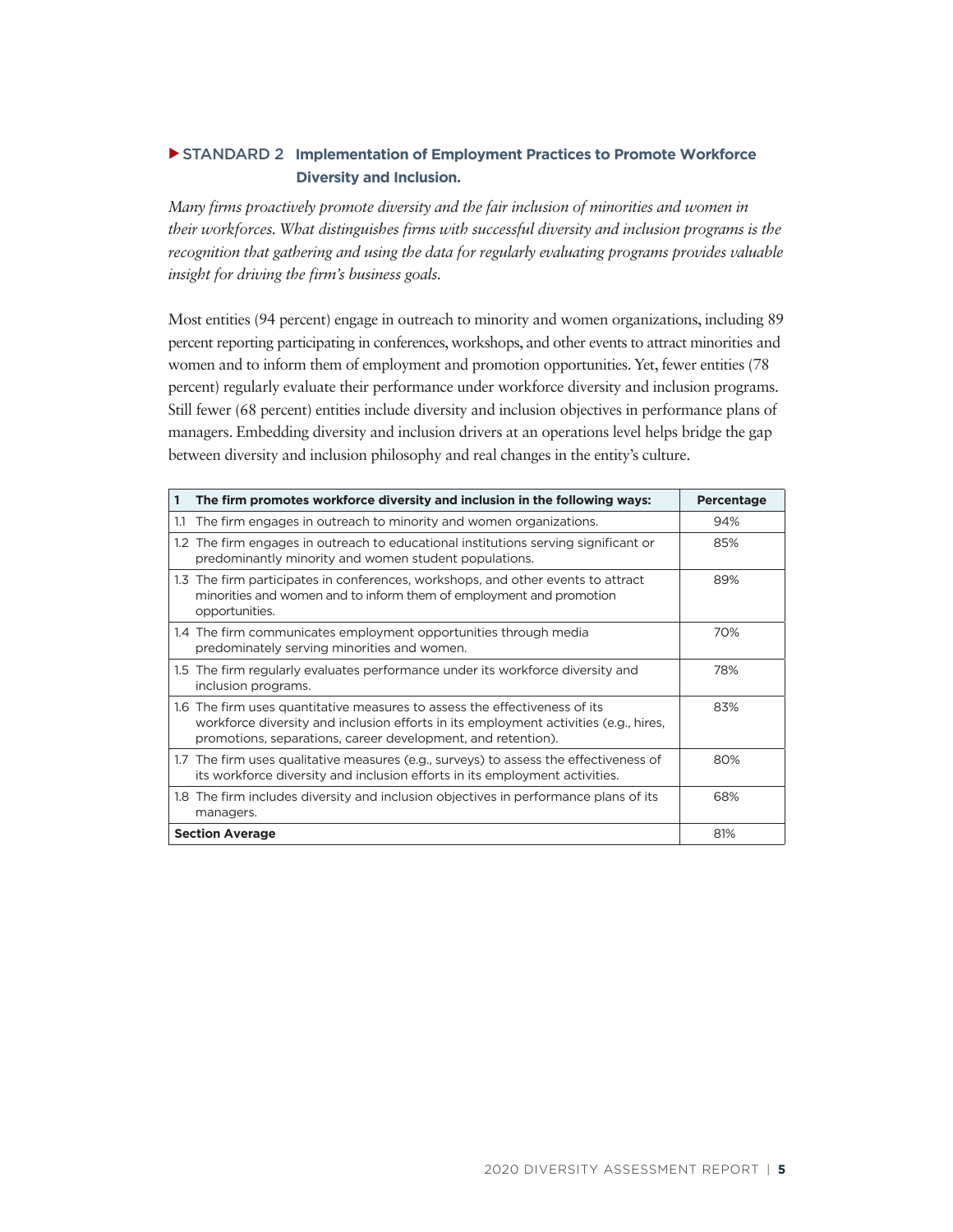### <span id="page-9-0"></span>▶ STANDARD 3 Consideration of Supplier Diversity in Procurement and  **Business Practices.**

*Firms increasingly understand the competitive advantage of having a broad selection of available suppliers to choose from with respect to factors such as price, quality, attention to detail, and future relationship building. Many firms have successfully expanded available business options by increasing outreach to minority-owned and women-owned businesses. The use of minorityowned and women-owned businesses as subcontractors also provides valuable opportunities for both the minority-owned and women-owned businesses and the prime contractors.*

Slightly more than half (54 percent) of entities conduct outreach to minority and women organizations or affinity groups and participate in conferences, workshops, and other events to attract minority-owned and women-owned businesses to inform them of contracting opportunities (62 percent). Just 15 percent publicize their procurement opportunities in media primarily serving minorities and women. About a third (34 percent) measure the percentage of their contracts with minority-owned and women-owned business subcontractors. Measurement is critical to gauge the effectiveness of outreach efforts.

|                                                                                                                                                                                 | Percentage |
|---------------------------------------------------------------------------------------------------------------------------------------------------------------------------------|------------|
| The firm has a supplier diversity policy.<br>1                                                                                                                                  | 45%        |
| The firm's supplier diversity policy is aimed at providing business opportunities<br>2<br>to diverse suppliers, including minority-owned and women-owned businesses.            | 49%        |
| The firm takes specific steps to promote a diverse supplier pool, including:<br>3                                                                                               |            |
| 3.1 The firm conducts outreach to minority-owned and women-owned contractors.                                                                                                   | 54%        |
| 3.2 The firm conducts outreach to minority and women organizations or affinity<br>groups.                                                                                       | 54%        |
| 3.3 The firm participates in conferences, workshops, and other events to attract<br>minority-owned and women-owned businesses and informs them of contracting<br>opportunities. | 62%        |
| 3.4 The firm maintains a list of qualified minority-owned and women-owned<br>businesses that may compete for upcoming contracting opportunities.                                | 55%        |
| 3.5 The firm has an ongoing process to publicize its procurement opportunities.                                                                                                 | 28%        |
| 3.6 The firm publicizes its procurement opportunities in media primarily serving<br>minorities and women.                                                                       | 15%        |
| The firm measures the following attributes of its supplier diversity:<br>4                                                                                                      |            |
| 4.1 The amount spent annually for procuring and contracting for goods and<br>services.                                                                                          | 54%        |
| 4.2 The percentage of contract dollars awarded to minority-owned and<br>women-owned businesses by gender, race, and ethnicity.                                                  | 50%        |
| 4.3 The percentage of contracts with minority-owned and women-owned<br>business subcontractors.                                                                                 | 34%        |
| <b>Section Average</b>                                                                                                                                                          | 45%        |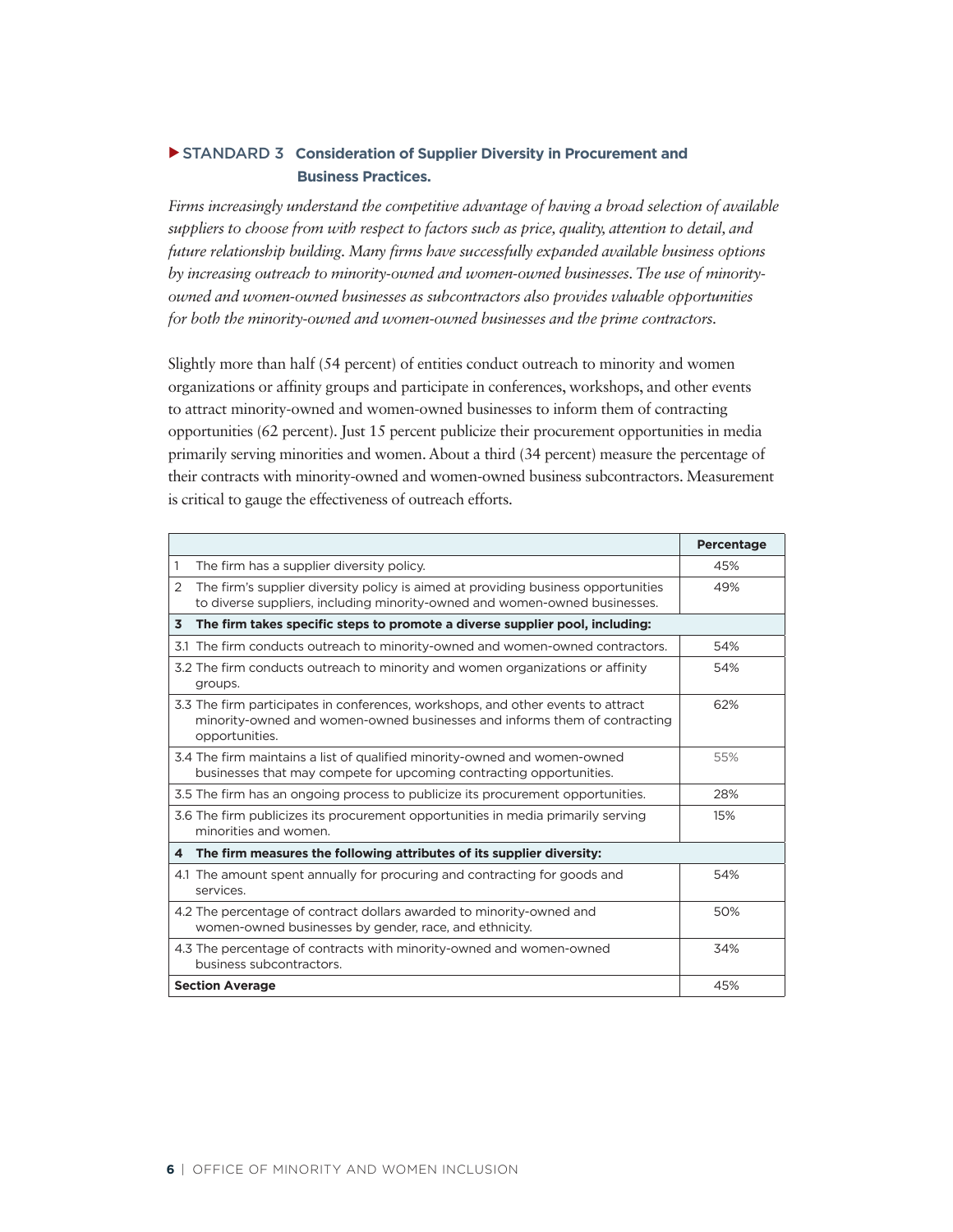### <span id="page-10-0"></span>▶ STANDARD 4 **Practices to Promote Transparency of Organizational Diversity and Inclusion.**

*Transparency and publicity are important aspects of assessing diversity policies and practices. By making public a regulated entity's commitment to diversity and inclusion, its plans for achieving diversity and inclusion, and the metrics it uses to measure success in both workplace and supplier diversity, a regulated entity informs a broad constituency of investors, employees, potential employees, suppliers, customers, and the general community about its efforts.*

Most entities publish information demonstrating a commitment to diversity and inclusion. For example, 81 percent publish their policy on commitment to diversity and inclusion on their websites. Eighty-eight percent include information about diversity and inclusion efforts on their websites. In contrast, only 45 percent publish their diversity and inclusion strategic plans. Diversity and inclusion strategic plans set forth a planning process for reaching diversity and inclusion goals. They also establish objective goals, actions for reaching those goals, and identify ways to evaluate successes in reaching goals. Publishing diversity and inclusion strategic plans allow entities to market their successes in a tangible and meaningful way and increase stakeholder confidence through greater transparency.

In general, contractor or supplier diversity indicators were less likely to be present than overall diversity and inclusion efforts or workforce diversity efforts. The majority of entities publicize employment and internship opportunities (81 percent) as well as mentorship and developmental programs for employees (70 percent). The percentage of entities that publicize contracting opportunities and developmental programs for potential contractors was just 32 percent and 20 percent, respectively.

|                                                                                                                                 | Percentage |  |
|---------------------------------------------------------------------------------------------------------------------------------|------------|--|
| 1<br>The firm publishes information about its diversity and inclusion efforts on its<br>website.                                | 88%        |  |
| The firm publishes the following information regarding its diversity and<br>$\overline{2}$<br>inclusion efforts on its website: |            |  |
| 2.1 The firm's diversity and inclusion strategic plan.                                                                          | 45%        |  |
| 2.2 The firm's policy on its commitment to diversity and inclusion.                                                             | 81%        |  |
| 2.3 The firm's progress toward achieving diversity and inclusion in its workforce.                                              | 62%        |  |
| 2.4 The firm's progress toward achieving diversity and inclusion in its procurement<br>activities.                              | 35%        |  |
| The firm publicizes opportunities that promote diversity and inclusion on<br>3<br>its website, including:                       |            |  |
| 3.1 Employment and internship opportunities.                                                                                    | 81%        |  |
| 3.2 Contracting opportunities.                                                                                                  | 32%        |  |
| 3.3 Mentorship and developmental programs for employees.                                                                        | 70%        |  |
| 3.4 Developmental programs for potential contractors.                                                                           | 20%        |  |
| <b>Section Average</b>                                                                                                          | 57%        |  |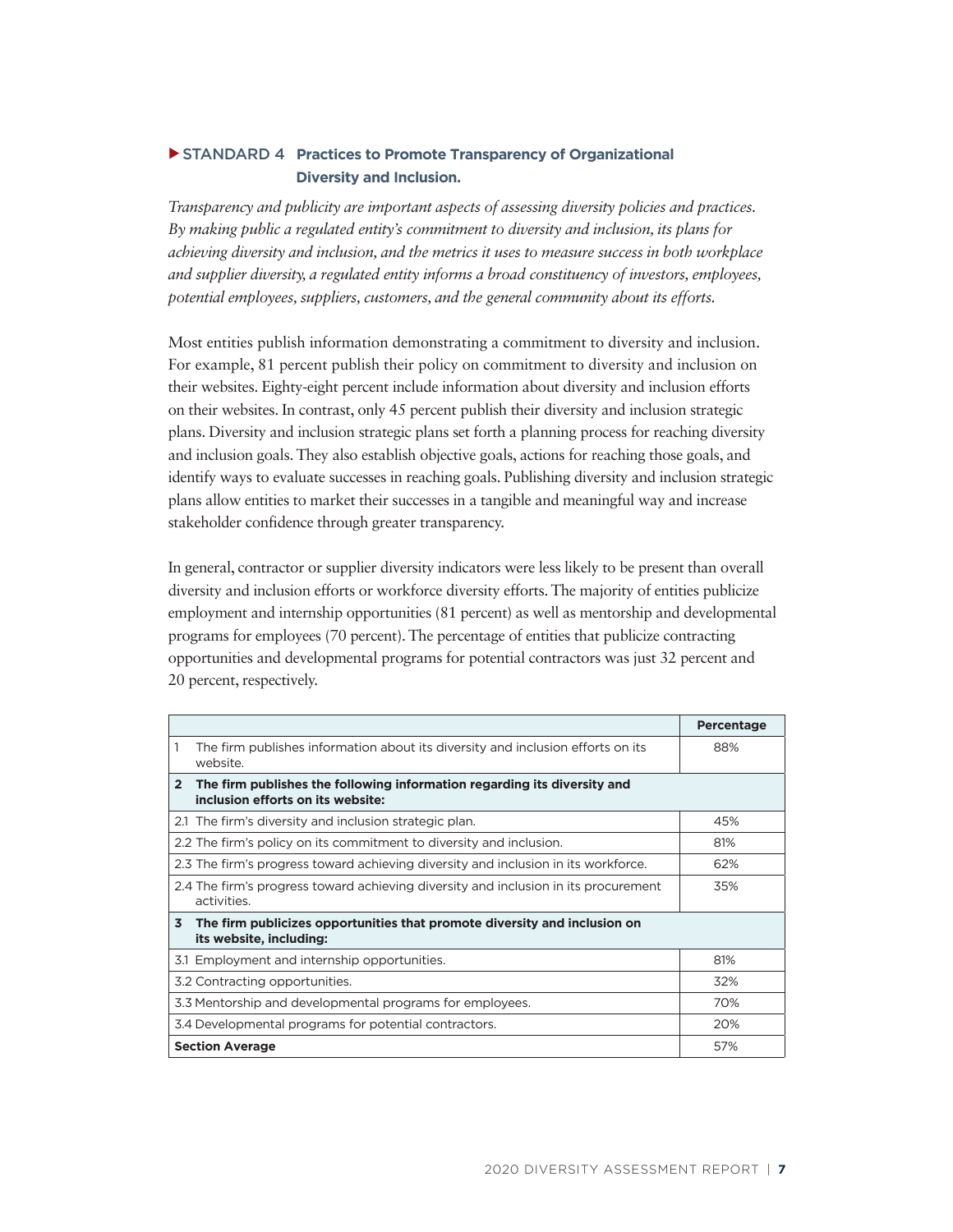### <span id="page-11-0"></span>▲STANDARD 5 **Evaluation of Diversity Policies and Practices.**

*Firms that have successful diversity policies and practices devote time and resources to monitoring and evaluating performance under their diversity policies and practices on an ongoing basis. Firms regulated by the SEC are encouraged to disclose their diversity policies and practices, as well as information related to their assessments to the SEC and the public.*

Fewer than one-third (28 percent) of entities publish information pertaining to the assessment of diversity policies and practices. More entities (71 percent) actually monitor and evaluate performance under their diversity policies and practices on an ongoing basis. Diversity and inclusion policies are only the starting point. Policies may be ineffectual if there is no monitoring for efficacy. Similarly, policy effectiveness cannot be gauged without a process for performance evaluation. Demonstrating the effectiveness of diversity and inclusion with performance can be a powerful tool in driving business.

|                        | The firm takes steps to advance diversity and inclusion that include:                                              | Percentage |
|------------------------|--------------------------------------------------------------------------------------------------------------------|------------|
| 1.1                    | Monitoring and evaluating performance under its diversity policies and practices<br>on an ongoing basis.           | 71%        |
|                        | 1.2 Using the Joint Standards to conduct an assessment of the firm's diversity<br>policies and practices annually. | 30%        |
|                        | 1.3 Publishing information pertaining to its assessment of its diversity policies and<br>practices.                | 28%        |
| <b>Section Average</b> |                                                                                                                    | 43%        |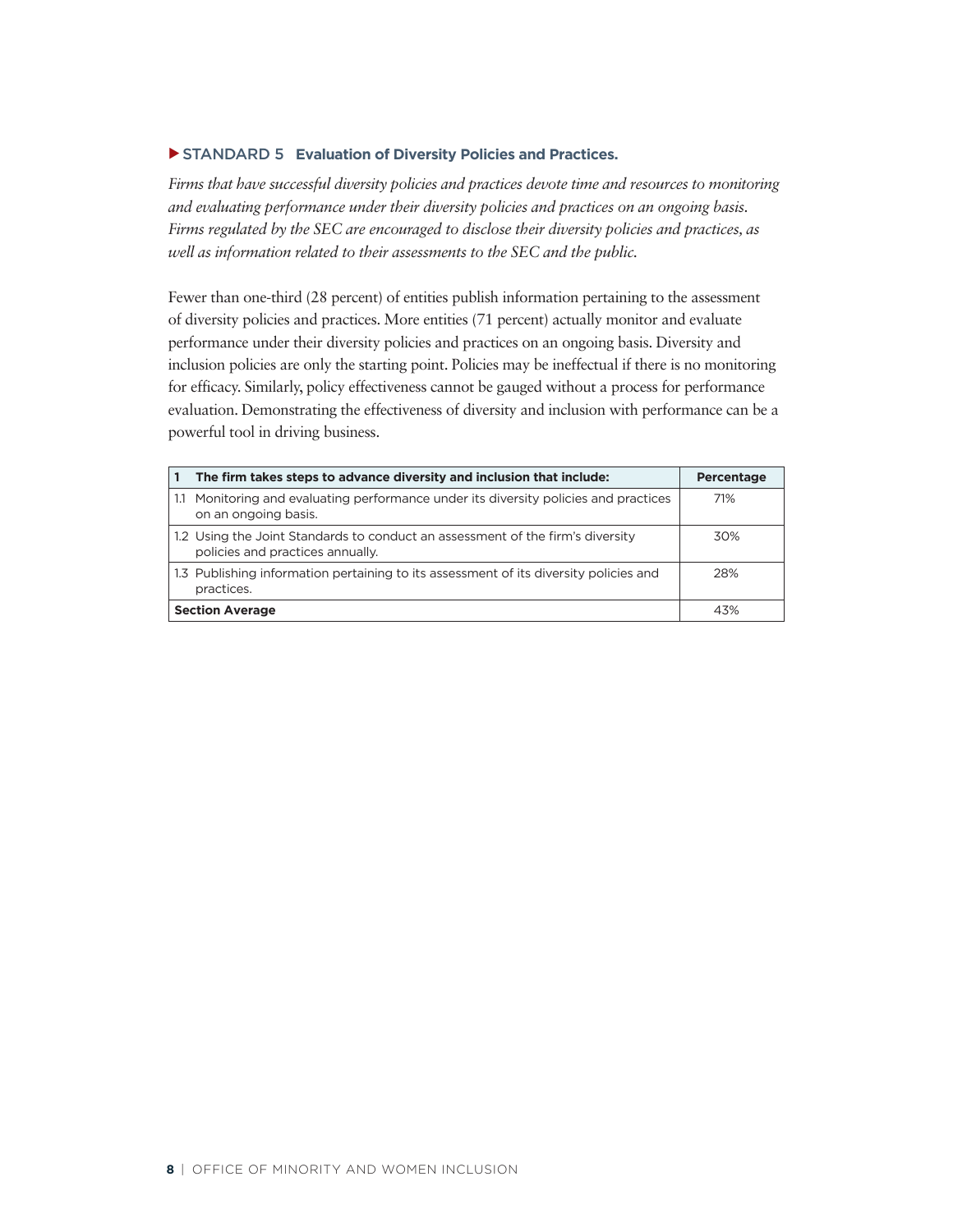# <span id="page-12-0"></span>**Summary of Narrative Responses**

**I** n addition to the quantitative data for the SEC DAR Forms reported above, five responses covering 19 entities were submitted to the SEC in the form of narrative self-assessments in 2020.<sup>9</sup> All five narratives reported that the covered entities (19) are equal employment opportunity firms and regularly offer training on diversity and inclusion. Four narrative responses (covering 16 entities) stated that a senior manager with experience in diversity and inclusion policies over-sees the diversity and inclusion performance. These narrative responses also reported that the reporting entities not only promote a diverse pool of candidates for selecting board members, but also provide regular progress reports on diversity and inclusion efforts to the board.

All five narratives (covering 19 entities) indicated that the reporting entities have policies to outreach to minority and inclusion organizations and also educational institutions serving largely minority and women student population. Four narratives (covering 17 entities) describe the reporting entities' participation in events such as seminars and conferences to attract and stated that the reporting entities inform minorities and women of employment and promotion opportunities. In addition, four narratives (covering 16 entities) indicate the entities' use of quantitative measures to assess the effectiveness of workforce diversity and inclusion efforts in employment activities.

In terms of their supplier diversity efforts, all five narratives (covering 19 entities) reported developing a diversity policy and providing opportunities to diverse suppliers, especially the ones owned by women or minorities. Moreover, four narrative responses (covering 16 entities) report that the responding entities proactively engage in outreach to minority-owned and womenowned contractors and maintain a list of qualified minority and women owned businesses that may compete for upcoming contracting opportunities.

<sup>9</sup> The term "covering" references the associated regulated entities where a single narrative response received from a firm was associated with multiple regulated entities, divisions, or subsidiaries regulated by the SEC.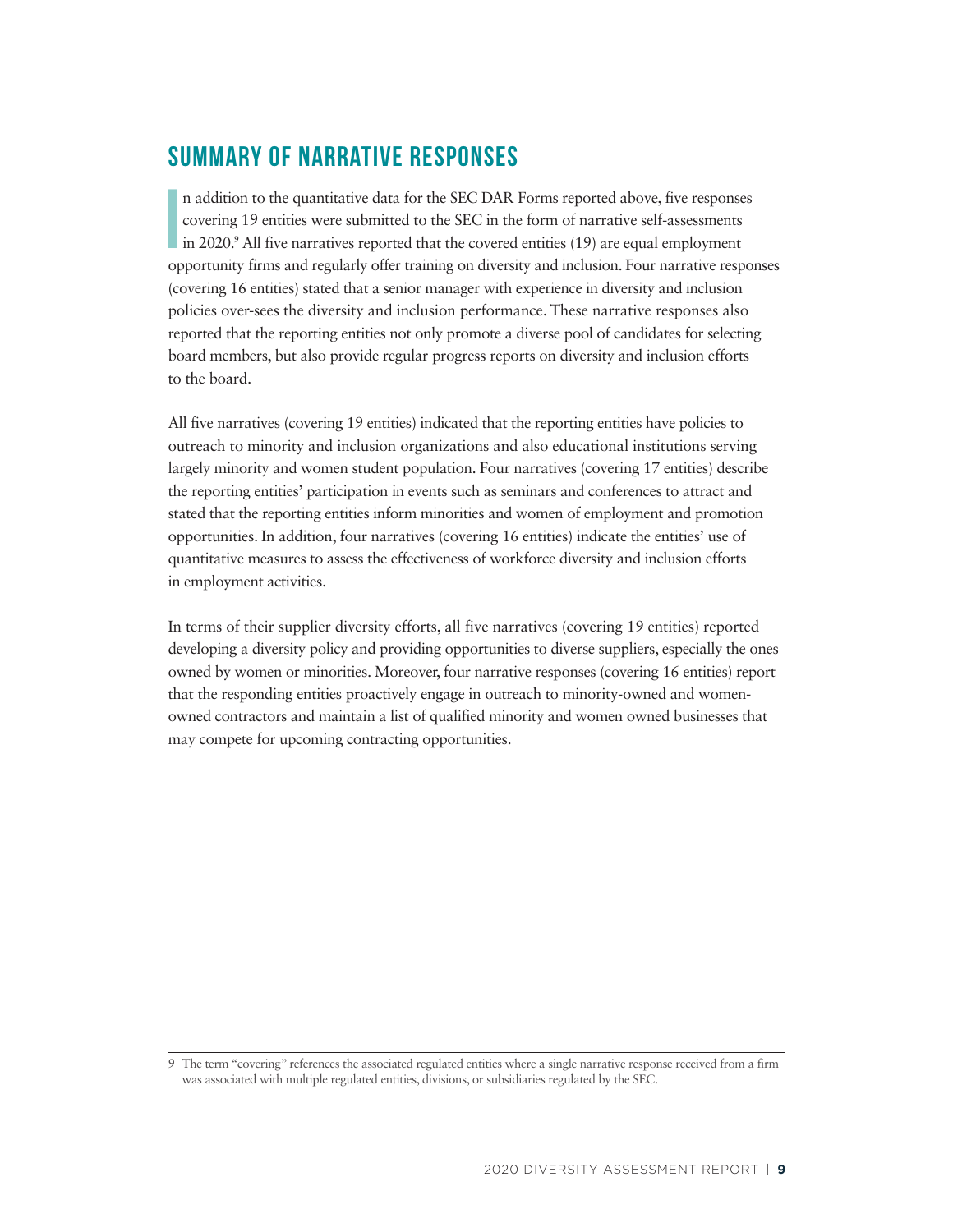# <span id="page-13-0"></span>**Highlights: Diversity Practices**

**Many entities provided accompanying comments and illustrative examples of policies and practices implemented as part of their workforce recruitment, supplier diversity, and training. The following are illustrative of comm** practices implemented as part of their workforce recruitment, supplier diversity, and no endorsement or evaluation:

- » Using diversity and inclusion scorecards and monthly reports of employee hiring and turnover.
- Banning the use of salary history in the recruitment process.
- » Incorporating various sources to identify diverse talent to fill Board positions.
- » Leader accountability, education and training, and embedding inclusion in all organizational aspects to include talent acquisition, development, and other retention strategies.
- » Senior leaders including Diversity and Inclusion objectives during regular business reviews.
- » Expanding recruiting to include Historically Black Colleges and Universities, Hispanic-Serving Institutions, women-only colleges and partnerships with national organizations.
- » Participation in trade shows/seminars/sponsored events to explain how diverse suppliers can effectively compete and participate in the sourcing and procurement process.
- » Seeking out diverse suppliers from multiple sources, including: Dun & Bradstreet, National Minority Supplier Development Council, and Women's Business Enterprise National Council.
- » Including Diversity and Inclusion progress in Annual Report.
- » Sharing best practices externally via publications, interviews, presentations, webinars, corporate memberships, industry conferences, and professional organizations.
- » Expanding the definition of diversity to include both inherent and acquired diversity elements; creating forums to tackle difficult conversations that may present themselves from current events, social issues or civil unrest.
- » Requiring Suppliers to provide written details of expenditures with certified Minority and Women-owned Business Enterprises (MWBEs) on a quarterly basis, specifically setting forth Suppliers' overall expenditures with MWBEs and, separately, Suppliers' expenditures with MWBEs on purchase orders.
- » Providing all employees with Flexible Time Off to refresh and recharge (with manager approval), while still fulfilling their work responsibilities and ensuring work coverage.
- » Managers receive employee opinion survey results about their practices, such as inclusion; Team leadership, including Diversity and Inclusion, is part of year-end annual performance development.
- » Strengthened leadership and business accountability for diversity with the introduction of customized leader Diversity, Equity, and Inclusion dashboards, which are reviewed quarterly by the CEO and executive leadership team.
- » Conducting an annual review of policies and review diversity and inclusion practices on an as needed basis and then provide an update as part of the annual update to the Board.
- » Implementation and management of a mentorship program for colleagues.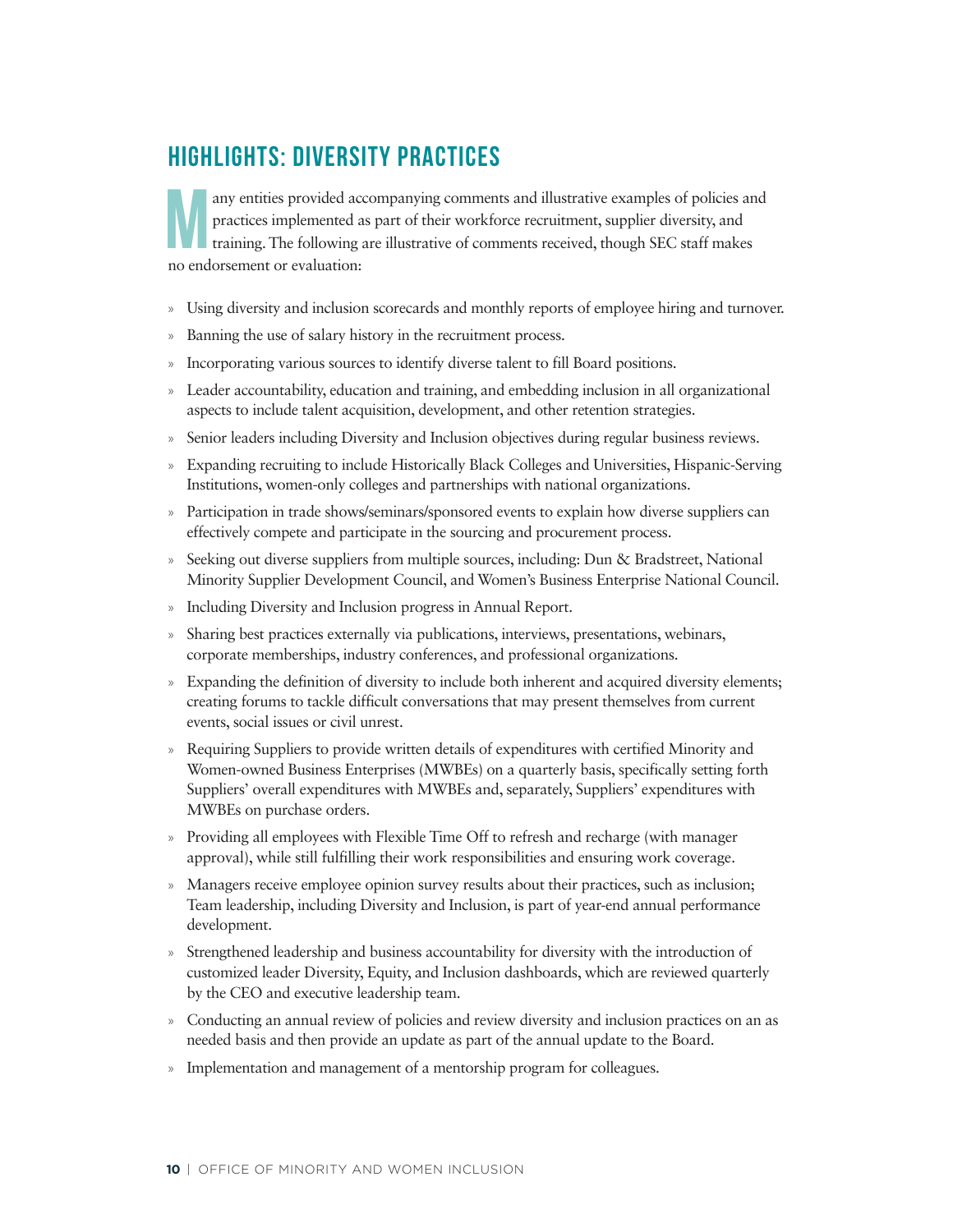# <span id="page-14-0"></span>**Conclusion and Future Directions**

**T** he vast majority of regulated entities do not submit a self-assessment of their diversity policies and practices. The lack of information on diversity policies and practices for these entities creates a substantial knowledge gap. For a more comprehensive understanding of practices and policies for workforce and supplier diversity in the financial securities industry, more participation is needed.

Accomplishments were noted with regard to workforce diversity efforts among the 99 entities covered by the SEC DAR Form responses—87 percent of entities have a diversity inclusion policy and almost all (98 percent) include diversity and inclusion considerations as part of their strategic plan for recruiting, hiring, retaining, and promoting employees. Supplier diversity may present the greatest opportunity for improvement, as just 45 percent of entities have a supplier diversity policy and 55 percent maintain a list of qualified minority-owned and women-owned businesses that may compete for upcoming contracting opportunities.

SEC staff continues efforts to increase awareness of the opportunity to participate in the Diversity Assessment Report process and the related benefits. Such actions include the SEC's Director of the Office of Minority and Women Inclusion conducting webinars and other outreach activities<sup>10</sup> to engage Chief Executive Officers and other senior leaders in conversation around the value of conducting and submitting voluntary self-assessments of diversity policies and practices.

<sup>10</sup> See, for example, March 2020 webinar slides: [https://www.sec.gov/files/DAR\\_Webinar\\_March\\_2020.pdf](https://www.sec.gov/files/DAR_Webinar_March_2020.pdf)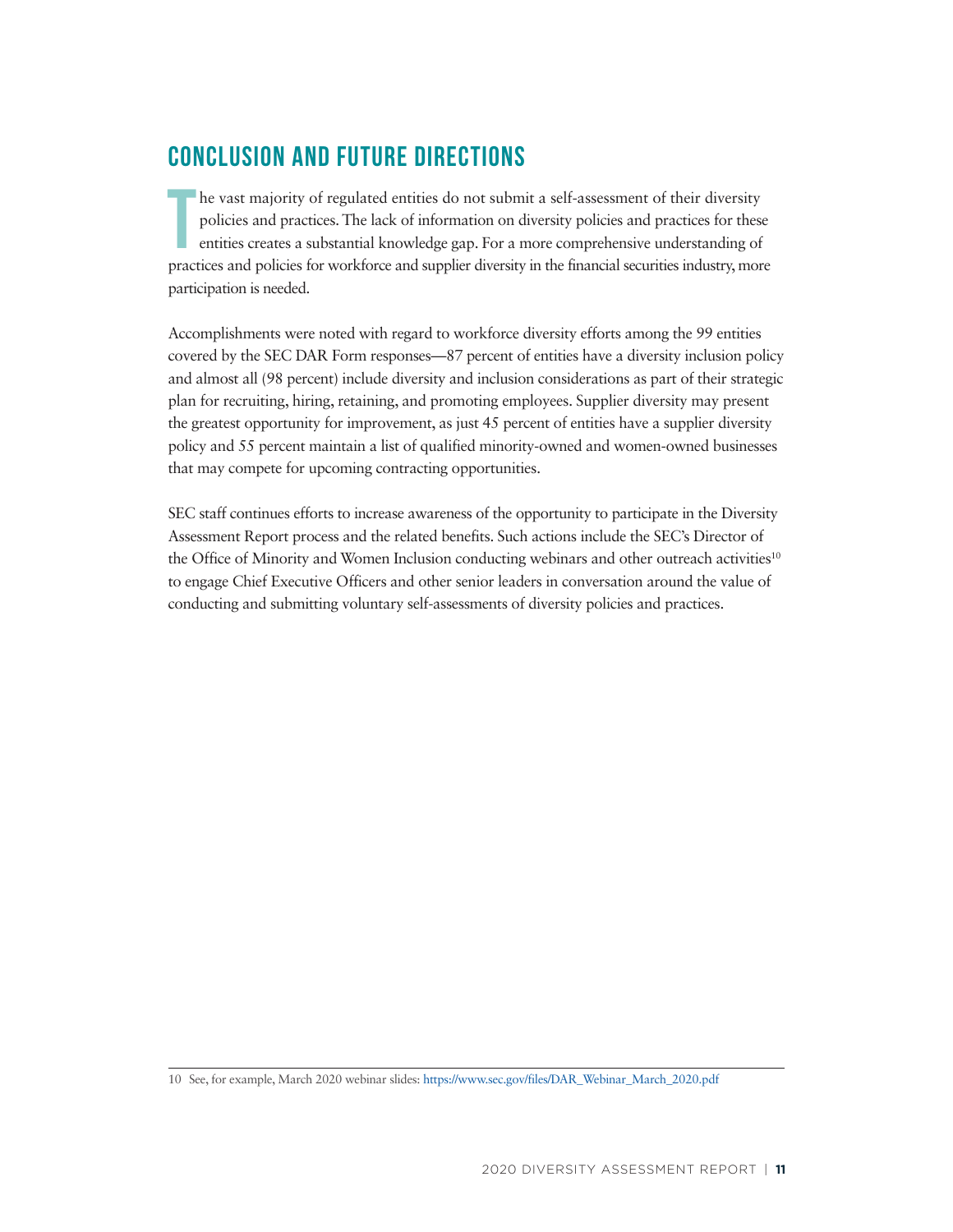### *Acknowledgements*

OMWI wishes to thank participating regulated entities that submitted diversity self-assessments and shared diversity practices. Entities participating in this process enable the SEC to better understand and quantify diversity and inclusion in the financial services industry as well as provide important insights, perspectives, and examples that serve as resources and foster continued progress on diversity and inclusion in the industry.

OMWI also thanks our regulatory partners for their continued efforts to facilitate diversity selfassessments among their respective regulated entities.

OMWI thanks colleagues in the SEC's Division of Economic and Risk Analysis for their ongoing collaboration with OMWI on this important effort.